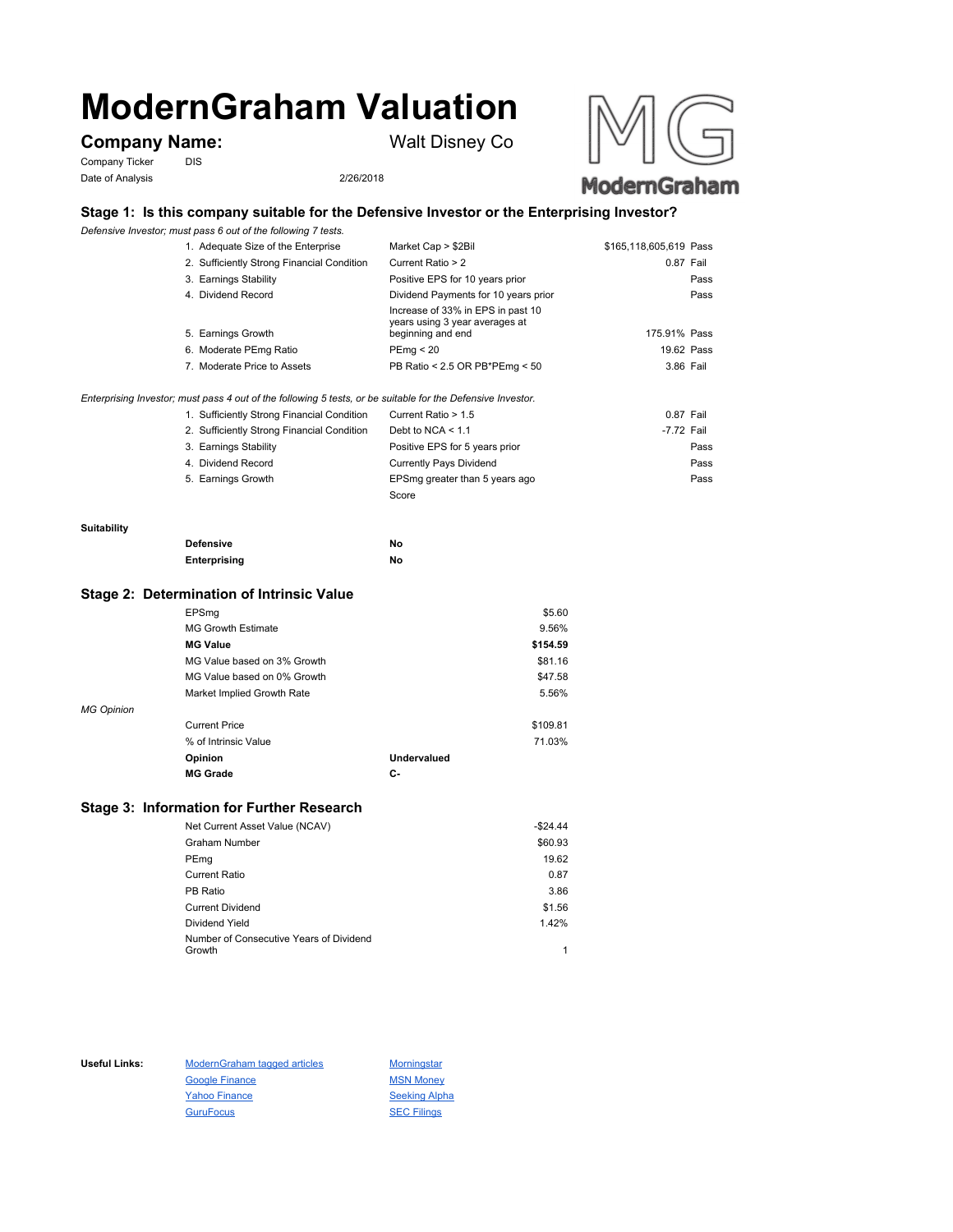| <b>EPS History</b> |        | <b>EPSmg History</b>                 |                  |
|--------------------|--------|--------------------------------------|------------------|
| Next Fiscal Year   |        |                                      |                  |
| Estimate           |        | \$5.99 Next Fiscal Year Estimate     | \$5.60           |
| Sep2017            | \$5.69 | Sep2017                              | \$5.20           |
| Sep2016            | \$5.73 | Sep2016                              | \$4.73           |
| Sep2015            | \$4.90 | Sep2015                              | \$4.03           |
| Sep2014            | \$4.26 | Sep2014                              | \$3.42           |
| Sep2013            | \$3.38 | Sep2013                              | \$2.85           |
| Sep2012            | \$3.13 | Sep2012                              | \$2.51           |
| Sep2011            | \$2.52 | Sep2011                              | \$2.19           |
| Sep2010            | \$2.03 | Sep2010                              | \$2.01           |
| Sep2009            | \$1.76 | Sep2009                              | \$1.94           |
| Sep2008            | \$2.28 | Sep2008                              | \$1.92           |
| Sep2007            | \$2.25 | Sep2007                              | \$1.61           |
| Sep2006            | \$1.64 | Sep2006                              | \$1.20           |
| Sep2005            | \$1.19 | Sep2005                              | \$0.88           |
| Sep2004            | \$1.07 | Sep2004                              | \$0.67           |
| Sep2003            | \$0.59 | Sep2003                              | \$0.47           |
| Sep2002            | \$0.60 | Sep2002                              | \$0.45           |
| Sep2001            |        | -\$0.02 Balance Sheet Information    | 12/1/2017        |
| Sep2000            |        | \$0.57 Total Current Assets          | \$17,274,000,000 |
| Sep1999            |        | \$0.62 Total Current Liabilities     | \$19,875,000,000 |
| Sep1998            |        | \$0.89 Long-Term Debt                | \$20,082,000,000 |
|                    |        | <b>Total Assets</b>                  | \$97,734,000,000 |
|                    |        | Intangible Assets                    | \$38,360,000,000 |
|                    |        | <b>Total Liabilities</b>             | \$54,445,000,000 |
|                    |        | Charge Qutetanding (Diluted Average) | 1.521.000.000    |